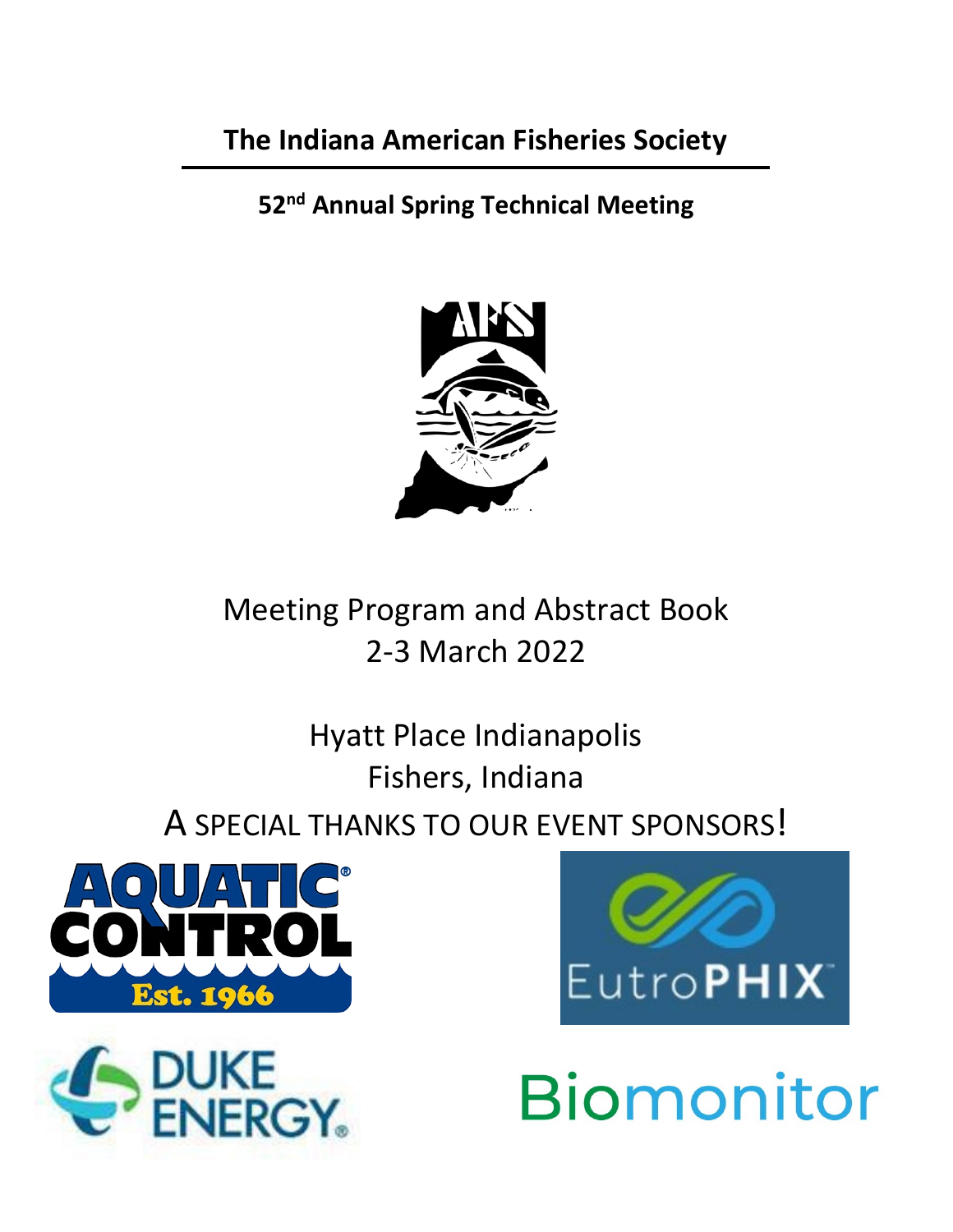## **Indiana Chapter of the American Fisheries Society**

On March 13, 1970, a group of 31 fisheries and aquatic professionals met to establish the Indiana Chapter of the American Fisheries Society. Since its inception, IAFS has continued to support the conservation of fisheries and aquatic ecosystems in Indiana by promoting professional excellence in fisheries science, management, and education.

- President: Kevin Gaston
- President-Elect: Andy Bueltmann
- Vice President: Mitchell Zischke
- Secretary / treasurer: Ken Wetzel
- Past President: Rob Ackerson

## **General Meeting Information**

### **Information for Presenters**

- Podium Presentations: Presentations need to be in Microsoft PowerPoint and uploaded onto the laptop in the meeting room prior to your scheduled presentation session. Presentations can be uploaded onto the laptop at the registration prior to the meeting or during one of the breaks. Please send a copy of your presentation to Andy Bueltmann [\(ABueltmann@dnr.IN.gov\)](mailto:ABueltmann@dnr.IN.gov) in case of computer problems.
- Posters: Authors are encouraged to attend the 7:00-9:00 PM poster session on Wednesday. Judges for the best student poster award will view posters during this time.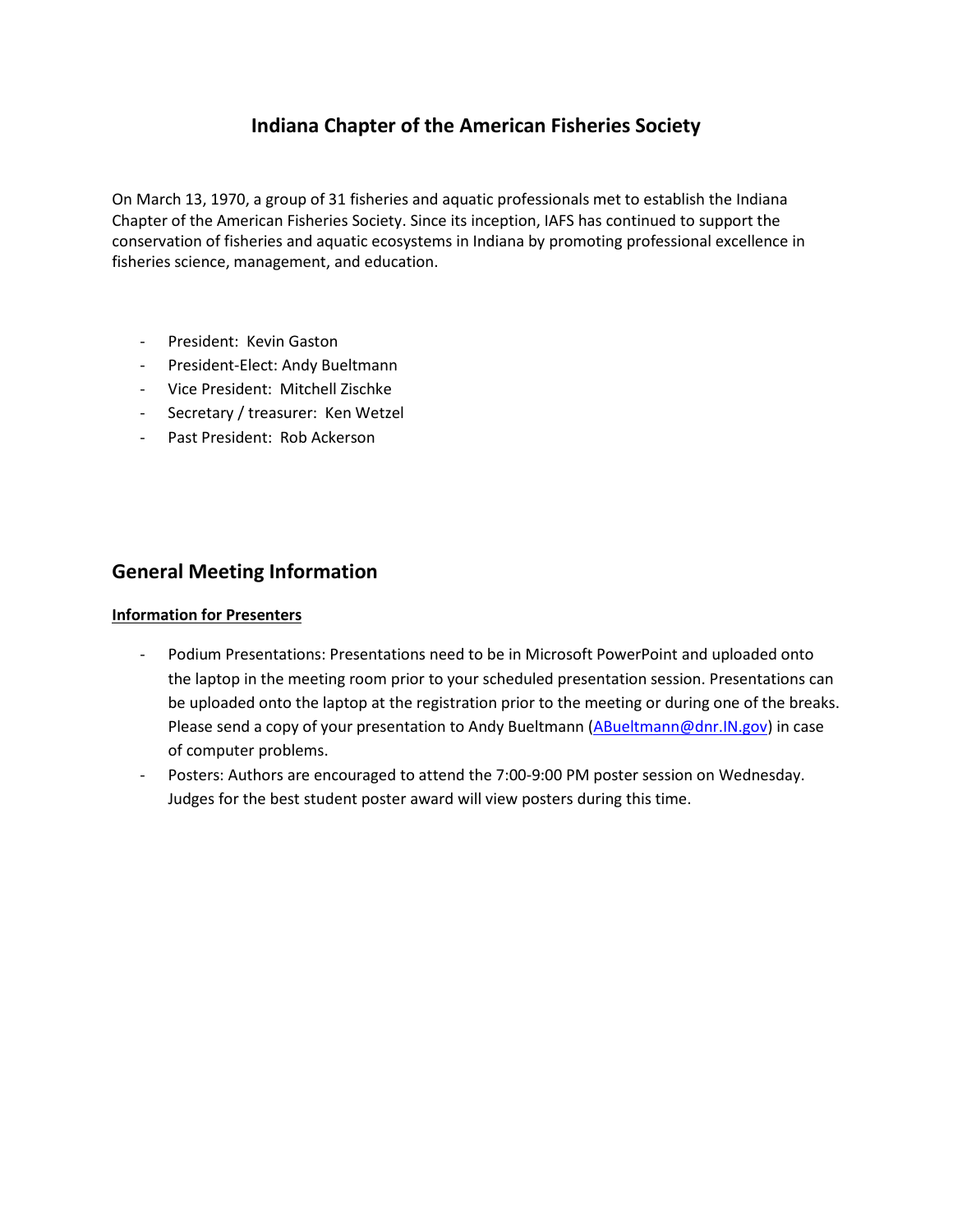## **AFS Meetings Code of Conduct**

### **Purpose:**

American Fisheries Society (AFS) meetings are among the most respected scientific meetings of fisheries professionals in the natural resource scientific community. AFS values the diversity of views, expertise, opinions, backgrounds, and experiences reflected among all attendees, and is committed to providing a safe, productive, and welcoming environment for all meeting participants and AFS staff. All participants, including, but not limited to, attendees, speakers, volunteers, exhibitors, staff, service providers, and others, are expected to abide by this Meetings Code of Conduct. This Code of Conduct applies to all AFS meeting-related events, including those sponsored by organizations other than AFS but held in conjunction with AFS events, in public or private facilities.

## **Expected Behaviors:**

- Treat all participants, attendees, AFS staff, and vendors with respect and consideration, valuing a diversity of views and opinions, and critiquing ideas rather than individuals.
- Refrain from demeaning, discriminatory, or harassing behavior and speech directed toward other attendees, participants, AFS staff, and suppliers/vendors.
- Be mindful of your surroundings and of your fellow participants. Alert AFS staff or venue event staff if you notice a dangerous situation or someone in distress.
- Respect the rules and policies of the meeting venue, hotels, AFS-contracted facility, or any other venue.
- To foster a welcoming environment, assist AFS members with impaired physical or cognitive abilities, if necessary.

### **Unacceptable Behaviors:**

- Harassment, intimidation, or discrimination in any form is unacceptable. Harassment includes speech or behavior that is not welcome or is personally offensive. Behavior that is acceptable to one person may not be acceptable to another, so use discretion to be sure respect is communicated. Harassment intended in a joking manner still constitutes unacceptable behavior. Regardless of your intent, if you are advised directly or by another party that some aspect of your speech or behavior at an AFS meeting is harassment, you are expected to stop engaging in such speech or behavior.
- Do not physically or verbally abuse any attendee, speaker, volunteer, exhibitor, AFS staff member, service provider, or other meeting guest.
- Examples of unacceptable behavior include, but are not limited to, unwelcome or offensive verbal comments related to age, appearance, or body size, employment or military status, ethnicity, gender identity and expression, individual lifestyle, marital status, national origin, physical or cognitive ability, political affiliation, sexual orientation, race, or religion. Harassment can also include the use of sexual and/or discriminatory images in public spaces or in presentations; deliberate intimidation; stalking; following; harassing photography or recording; sustained disruption of talks or other events;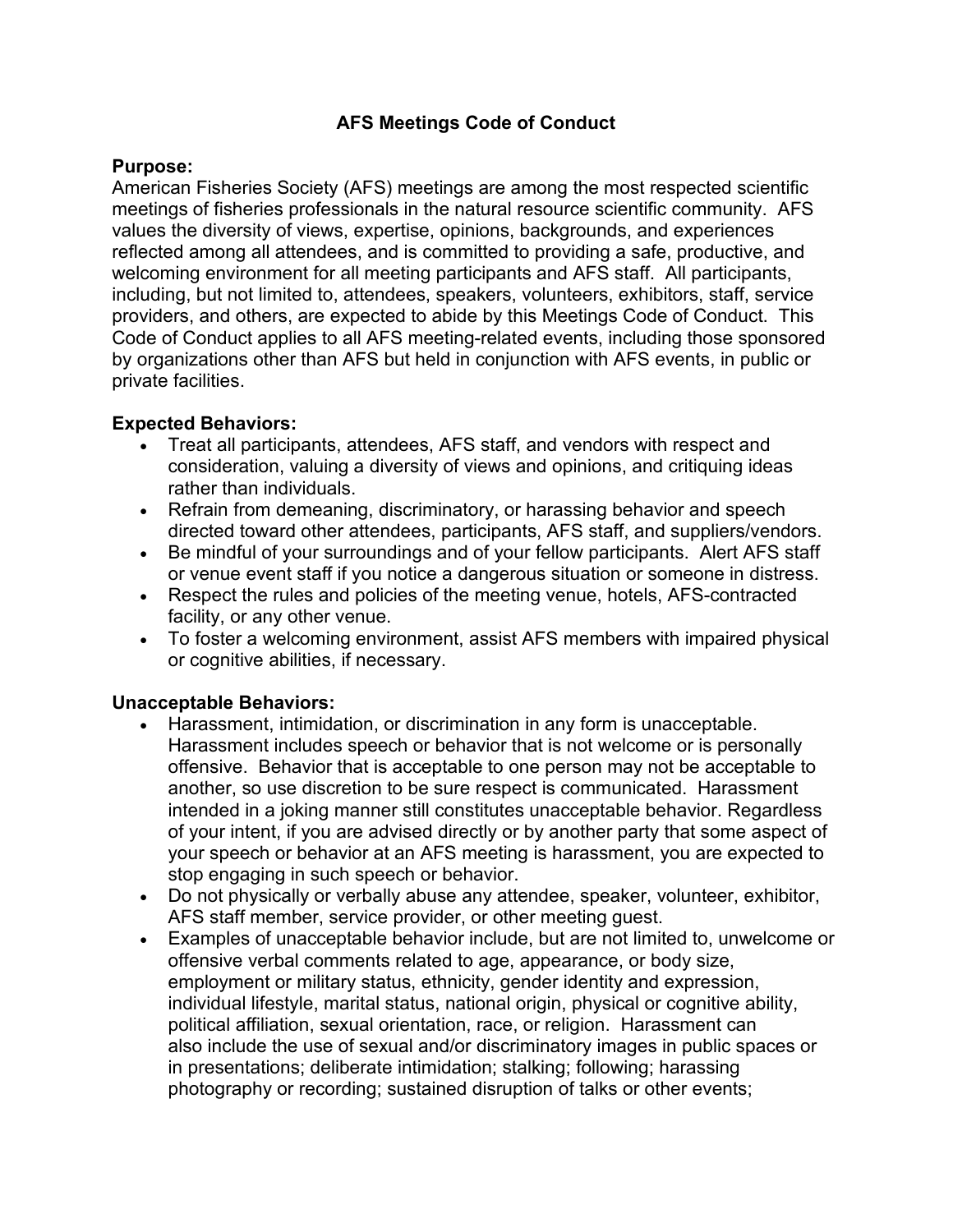bullying behavior; inappropriate physical contact; and unwanted sexual attention.

- Appropriate and responsible personal use of photographs or posts to social media of another individual's oral presentation, poster, or likeness is acceptable unless permission is specifically denied by the individual.
- Do not disrupt talks at oral or poster session or activities in the exhibit hall or at other events organized by AFS at the meeting venue, hotels, or other AFS -contracted facilities.
- Any retaliation against participants for reporting unacceptable behavior is unacceptable. Like harassment or discrimination, retaliation against reporting poor behavior will be subject to consequences.

## **Reporting Unacceptable Behavior:**

- Anyone experiencing or witnessing behavior that constitutes an immediate or serious threat to public safety at any time should contact local law enforcement (by calling 911) and immediately notifying facility security without delay.
- If you are not in immediate danger but feel that you are the subject of unacceptable behavior, you are encouraged to file a formal complaint to the AFS Ethics and Professional Conduct Committee and/or an AFS officer or the AFS Executive Director which will then be forwarded to the Ethics and Professional Conduct Committee for assessment.

## **Consequences:**

- Anyone requested to stop unacceptable behavior is expected to comply immediately.
- Consequences to unacceptable behavior will be determined by the AFS Ethics and Professional Conduct Committee in conjunction with AFS officers and the AFS Executive Director.
- Consequences may include one or more of the following actions:
	- o Dismissal from the meeting without refund
	- $\circ$  Reporting to your agency
	- $\circ$  Exclusion from any future AFS (sub unit/chapter/division) meetings for five years
	- $\circ$  Revoke of AFS membership without the opportunity for renewal for five years
	- o If the offense is criminal, local law enforcement will be contacted.

*Adopted by the Governing Board of the American Fisheries Society on January 30, 2019, at the mid-year meeting in Cleveland, Ohio.*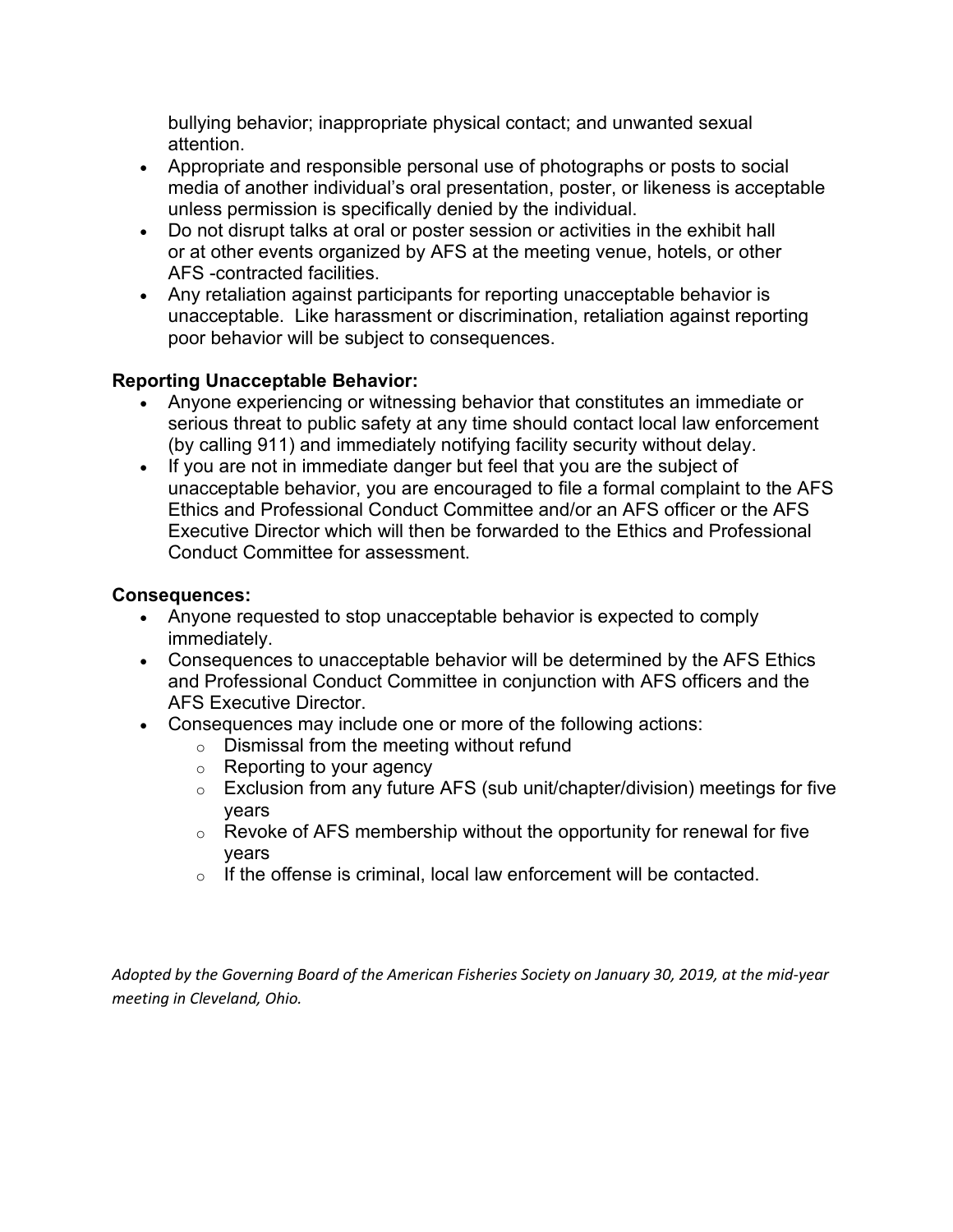| <b>Schedule at a Glance</b> |                                                     |  |
|-----------------------------|-----------------------------------------------------|--|
| Wednesday                   | <b>March 2nd</b>                                    |  |
| 12:00-1:00pm                | Registration at Hyatt Place and Lunch (on your own) |  |
| 1:00-2:00pm                 | <b>Plenary Session</b>                              |  |
| 2:00-2:10pm                 | Break                                               |  |
| 2:10-3:30pm                 | <b>Technical Session 1</b>                          |  |
| 3:30-4:00pm                 | Break                                               |  |
| 4:00-5:20pm                 | <b>Technical Session 2</b>                          |  |
| 5:30-7:00pm                 | Dinner                                              |  |
| 7:00-9:00pm                 | Social/Poster Session at Sun King                   |  |
|                             |                                                     |  |
| <b>Thursday</b>             | <b>March 3rd</b>                                    |  |
| 7:00-9:00am                 | Breakfast (provide by the hotel)                    |  |
| 9:00-11:00am                | <b>Business Meeting</b>                             |  |
| 11:00am                     | Adjourn                                             |  |

## **Plenary Session**

### **Scott Salmon - Friends of the White River Executive Director**

Scott Salmon is the Executive Director of Friends of the White River, a 501c3 non-profit organization which works to sustain the long-term viability of the White River as a unique natural resource of Indiana now and for future generations. He holds a M.P.A. from the O'Neill School of Public and Environmental Affairs and a B.S. from Indiana State University. He spent nearly five years with the Indiana Division of Fish and Wildlife managing pollution-caused fish kill response and riparian restoration, conducting environmental risk assessments, and planning aquatic habitat projects such as low-dam removals and streambank restoration.

Scott has held teaching, logistics, and leadership positions with numerous outdoor education organizations over his career, and maintains Wilderness First Responder and PADI Open Water Scuba Instructor certifications. He joined the Indiana Chapter of Backcountry Hunters and Anglers board in 2019 and represents the Chapter on the Indiana Conservation Alliance (INCA) Steering Committee.

Scott grew up in southern Indiana, spending countless weekends exploring state parks and forests, first with his parents and later through the Boy Scouts. He took three trips to the Boundary Waters Canoe Area Wilderness and developed his fishing, paddling, and watercraft skills on Lake Lemon outside of Bloomington. He took up hunting in 2011 and has a passion for mentoring other adult-onset hunters and anglers.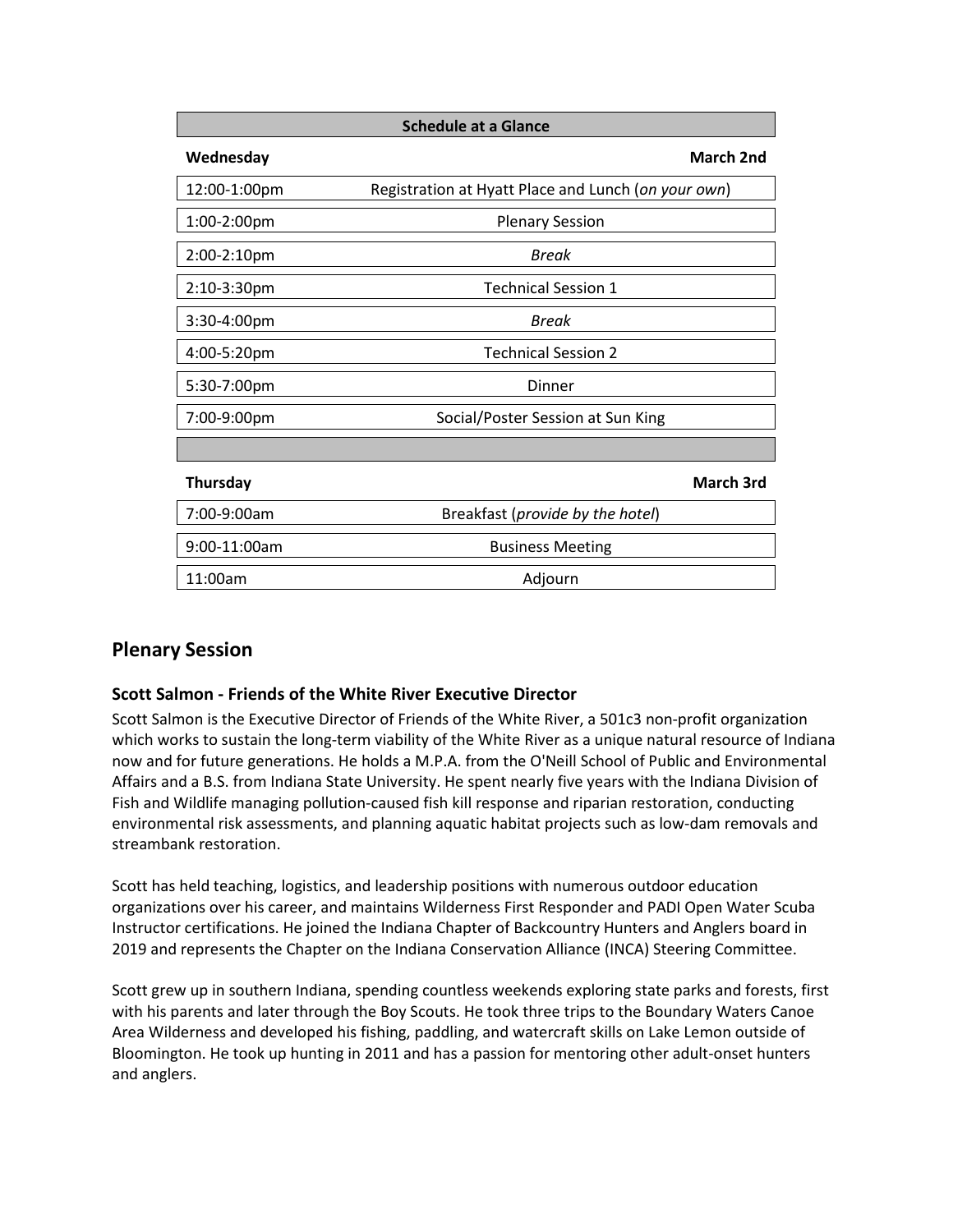## **Podium Presentations**

Wednesday, March 2nd

2:10-2:30 p.m. Seth Bogue – IN DNR

Effects of the Covid-19 Pandemic on Indiana Angler Participation

2:30-2:50 p.m. Scott Shuler – EutroPHIX: A Division of SePRO Corporation Planning for the Restoration of Water Quality at Lake of the Woods, Bremen, IN

2:50-3:10 p.m. Jessica Weir – Ball State University

Leveraging big data to screen for lake invasions in the Upper Mississippi River Basin

3:10-3:30 p.m. Mitchell Zischke – Purdue University

The Impacts of COVID-19 on the Charter Fishing Industry in Lake Michigan

3:30-4:00 p.m. BREAK

4:00-4:20 p.m. Tom Bacula – IN DNR A review of 70 years of management at J.C. Murphey Lake

4:20-4:40 p.m. Laura Bowley – Bureau of Water Quality, Muncie Sanitary District Lessons and Success in Propagating Freshwater Mussels on a Limited Budget in Muncie, Indiana

4:40-5:00 p.m. Brant Fisher – IN DNR

Cage Culture of Snuffbox (*Epioblasma triquetra)* for augmentation in the Tippecanoe River, White County

5:00-5:20 p.m. Drew Holloway – Bureau of Water Quality, Muncie Sanitary District Is your stream trash? Applying the Rapid Trash Assessment to annual fisheries sampling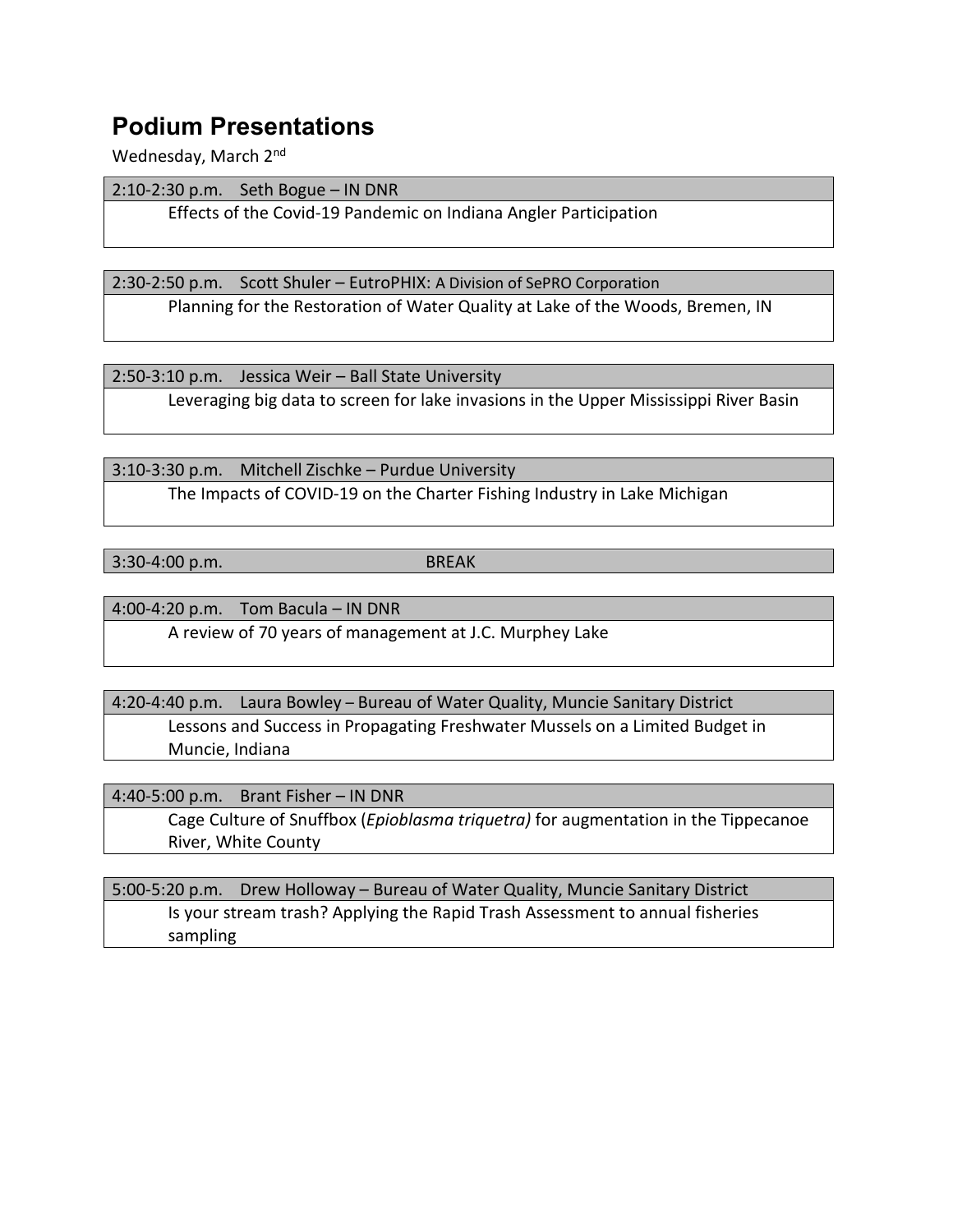## **Abstracts - Podium Presentations**

(Presenting Author indicated with an Asterisk)

**2:10 – 2:30 p.m. - Authors:** Seth M. Bogue\*, Andrew T. Bueltmann, Emily B. McCallen, and Sandra J. Clark-Kolaks

**Title:** Effects of the Covid-19 Pandemic on Indiana Angler Participation

**Abstract:** The Covid-19 pandemic altered daily life on a global scale, and Hoosiers were not spared. Because of increased risk, many individuals avoided indoor recreational activities early in the pandemic and instead participated in outdoor recreational activities. This was reflected in the number of licensed anglers in Indiana in 2020 with a 22% increase over 2019. The number of licensed anglers fell again in 2021 but were still 10% higher than 2019. In 2019, Indiana DNR staff started a project to evaluate the efficacy of trail cameras for estimating angler effort at Grouse Hollow Lake, a remote lake located in the Hoosier National Forest. The camera survey project continued in 2020 and was expanded to include an additional lake, Prairie Pond, which is located at Sugar Ridge Fish & Wildlife Area. For 2021, the camera survey project was discontinued at Grouse Hollow but was continued at Prairie Pond to collect an additional year of data at this site. The timing of the project from 2019 through 2021 enabled DNR staff to compare angling effort before, during, and after the 2020 peak of the Covid-19 pandemic. Results indicated that there was a significant increase in the number of angler trips at Grouse Hollow Lake and Prairie Pond during 2020 compared to 2019 and 2021. There was no significant difference in group size, but trips were significantly longer in 2020 compared to 2019 and 2021.The results of this study have implications for future research into factors that drive angler participation rates.

### **2:30 – 2:50 p.m. - Authors:** Scott Shuler\* and Pamela Dugan

**Title:** Planning for the Restoration of Water Quality at Lake of the Woods, Bremen, IN

**Abstract:** Approximately 48,000 lakes in the United States are impaired for phosphorus pollution, the primary cause of harmful algal blooms (HABs). As the primary limiting nutrient for productivity in freshwater ecosystems, a single pound of phosphorus can drive the growth of up to 500 pounds of algae. HABs can cause acute water quality issues, toxin production, taste and odor issues, aesthetic impacts, as well as impacts to recreational uses and property values. Harmful algal toxins can have significant acute impacts to pets, wildlife, and human health. Lake of the Woods near Bremen, IN (Marshall County) was identified by the EPA in 1971 to be deteriorated to the extent that protective action was no longer sufficient, and rehabilitation would be required. In the 50 years since that report, little improvement has occurred to the water quality within Lake of the Woods. We have developed a proposal for the restoration of water quality within the lake and we are working with the local volunteer lake association to foster the formation of a conservancy district. We will provide details on the proposed restoration initiatives and examples of similar projects that we have implemented around the United States.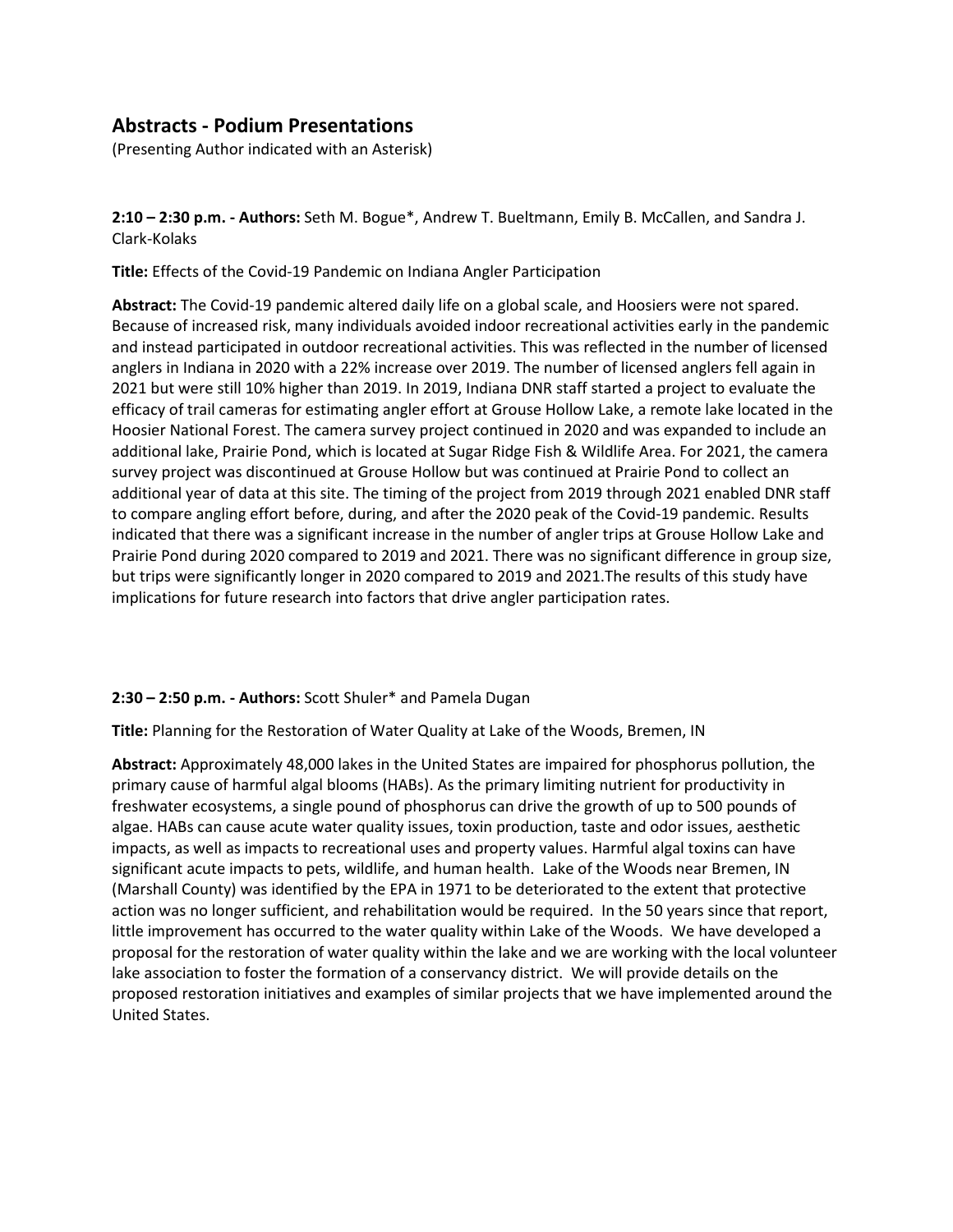**2:50 – 3:10 p.m. - Authors:** Jessica Weir\*, Wesley Daniel, Kieran Hyder, Christian Skov, Paul Venturelli

**Title:** Leveraging big data to screen for lake invasions in the Upper Mississippi River Basin

**Abstract:** Preventing the spread of aquatic invasive species (AIS) is an important first step in the management of invasions. Identifying characteristics of lakes that are susceptible or resilient to invasion is an opportunity for management groups to prioritize limited resources on high-risk or high-reward areas. In this study, we analyzed environmental and exposure metrics of 354,914 lakes in the Upper Mississippi River Basin (UMRB). We leveraged big data from the National Hydrography Dataset, the Fishbrain fishing app, and the Nonindigenous Aquatic Species Database to develop a machine learning model to predict the presence of several AIS that are spreading in the UMRB. For example, the most important predictors for the presence of Eurasian watermilfoil (*Myriophyllum spicatum*) were surface area, angler trip frequency, percent natural landcover, distance from a highway, and human population density. The model predicted that an additional 2,162 lakes in the UMRB could be invaded by or were resilient to Eurasian watermilfoil and identified lake characteristics that are useful for differentiating between these two types.

### **3:10 – 3:30 p.m. - Authors:** Mitchell Zischke\*, Daniel O'Keefe, and Titus Seilheimer

**Title:** The Impacts of COVID-19 on the Charter Fishing Industry in Lake Michigan

**Abstract:** The COVID-19 pandemic has had huge implications to communities and economies across the United States. One industry that has been uniquely impacted by the pandemic is the charter fishing industry on Lake Michigan. To assess the impacts of COVID-19 on charter fishing businesses, we conducted mail and online surveys of 736 charter operators licensed in Wisconsin, Illinois, Indiana and Michigan. Of the 217 (29.5%) respondents, 35% had canceled all fishing trips between March and June of 2020 due to COVID-19, while others conducted 15-23 less trips than they did in 2019. Most operators resumed some fishing activity between July and October of 2020, but 50% of operators still reported a reduction in bookings for the 2021 season. On average, individual operators lost \$10,000-\$15,000 in revenue during 2020, resulting in at least \$8 million in lost revenue across the fishery due to COVID-19. Operators also reported laying off staff and some expected to lose their business in the next 6-12 months. These results are important to help understand the socioeconomic impacts of COVID-19 and may lead to the development of specific assistance and training programs for charter fishing businesses in Lake Michigan.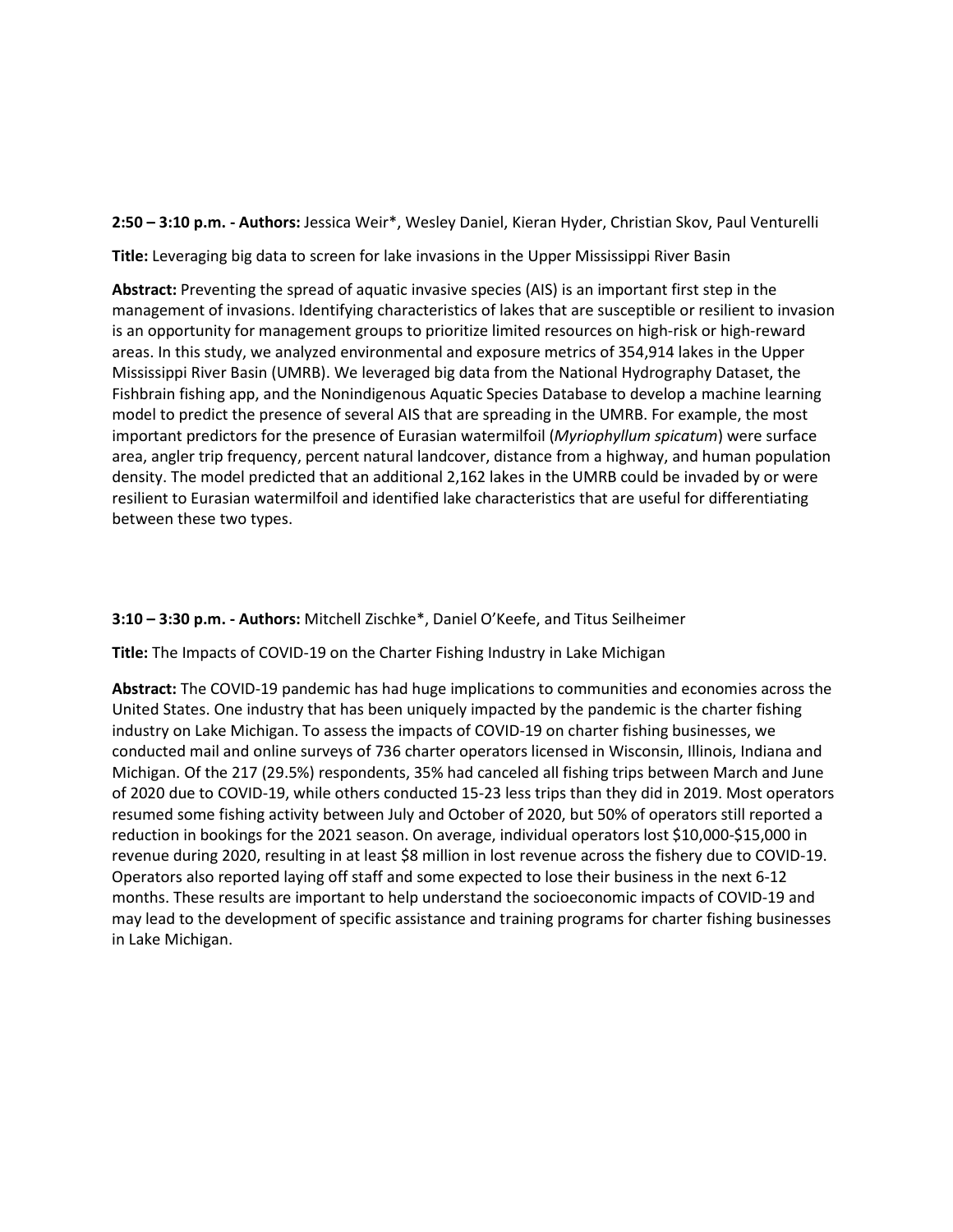#### **4:00 – 4:20 p.m. - Authors:** Tom Bacula\*

### **Title:** A review of 70 years of management at J.C. Murphey Lake

**Abstract:** The dam creating J.C. Murphey Lake was closed in 1951 and an initial fish stocking was completed. The lake is a 1,000-acre impoundment located within Willow Slough Fish & Wildlife Area, Morocco, Indiana. The creation of a lake with an average depth of 3-4 feet was a waterfowl marsh in the historic drained Beaver Lake area. Area managers assumed winterkill would be the rule, but in most years, there was excellent fishing. Winterkill events did occur resulting in declining fish populations managers decided to conduct the first (1963) and second lake renovations (1978). During a renovation, fish are salvaged and held to be used for restocking, the lake is then drained, while dry soil and habitat work is conducted, and prior to refilling any remaining fish are eradicated then lake is restocked. The third renovation (1989) was brought on by fall drought conditions and an increasing Common Carp population. The fourth renovation (2004) was needed due to dam inspection issues and a 2001-2002 winterkill. J.C. Murphey Lake is a collaboratively managed waterbody for fish and wildlife species. Many of the wildlife species of greatest conservation need rely on fluctuating water levels for best available habitat that habitat deteriorates under consistent water levels. The fifth renovation has not occurred but will occur in 2022-2023 in response to declining fish and wildlife populations and habitat conditions. For this renovation planning started in 2018 that included resource manager meetings, public meetings, and permit acquisition.

**4:20 – 4:40 p.m. - Author:** Laura A. Bowley\*, Rick Conrad, Drew Holloway, Sam Gradle, and Brant Fisher **Title:** Lessons and Success in Propagating Freshwater Mussels on a Limited Budget in Muncie, Indiana

**Abstract:** Over half of Indiana's 79 native freshwater mussel species are state/federally listed, including 17 extirpated species. Steps have been taken to increase survival rates including low-head dam removal, habitat restoration, and water quality improvements. However, even with improved conditions, many species will likely need intervention via translocation, augmentation, or propagation to restore selfsustaining populations and to be capable of fully contributing to freshwater ecosystem function. The Bureau of Water Quality (BWQ) has been studying the dense and diverse mussel beds of the West Fork White River in Muncie, Indiana for over 40 years as part of their holistic approach to water quality assessment. In an effort to more directly aid local mussel populations, BWQ biologists applied their diverse backgrounds and skills to develop a propagation program for the Plain Pocketbook, *Lampsilis cardium.* With a limited budget and using only pre-existing office space, the BWQ partnered with the IDNR to propagate *L. cardium* in the spring of 2021. After an early die-off due to ammonia issues and difficulty replicating chosen methodologies, many on-the-fly adaptations and modifications were made. This resulted in a modified pulsed/flow-through system. Of the 13,736 juveniles collected post-crash, 1200 survived to 2-mm and were distributed between a streamside unit and cages at a nearby reservoir. While numbers were lower than anticipated, this study emphasizes the ability to propagate mussels on a tight budget with limited space, and the importance of prior research, learning from failures, adaption, and sharing experiences to further the science of freshwater mussel propagation.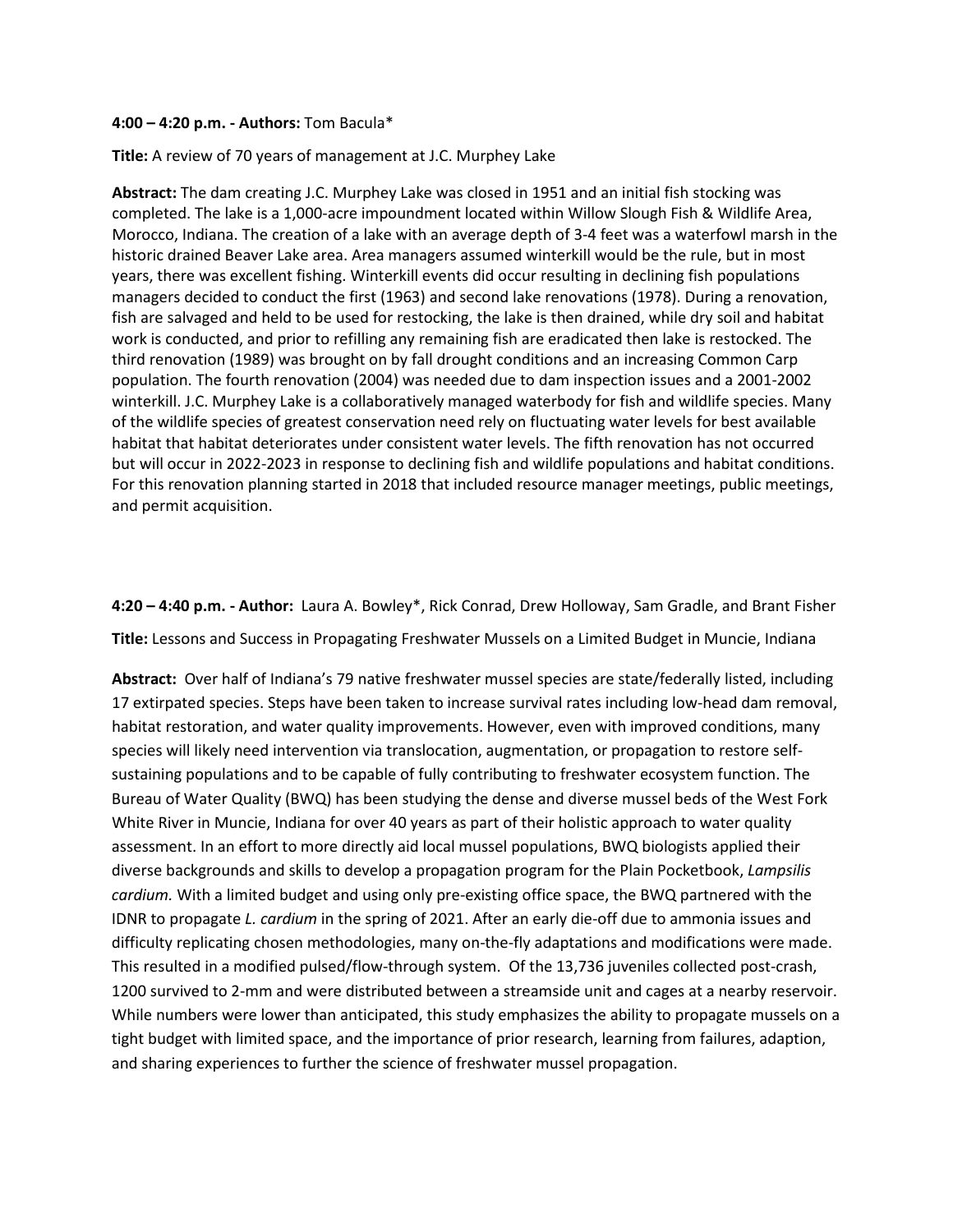### **4:40 – 5:00 p.m. - Author:** Brant E. Fisher\*

**Title:** Cage Culture of Snuffbox (*Epioblasma triquetra*) for augmentation in the Tippecanoe River, White County

**Abstract:** The state and federal endangered Snuffbox (*Epioblasma triquetra*) has seen a drastic decline in its distribution in Indiana. Once present throughout much of the Wabash River drainage, it has recently only been found live in the Salamonie River (Huntington County), Tippecanoe River (White), and Sugar Creek (Shelby). Of the three, reproduction may only be occurring in a small stretch of the Salamonie River. While a few adults may still persist in the other two populations, they are likely functionally extirpated. In 2013 a project to augment Snuffbox populations in the Tippecanoe River was initiated using cage culture techniques. Gravid, female Snuffbox are collected each spring from the Salamonie River and used to inoculate Logperch (*Percina caprodes*) collected from the Tippecanoe River. Logperch are then held in cages in Lake Shafer until encysted Snuffbox transform and drop. Juvenile Snuffbox remain in the cages for around 1.5–2.5 years until they grow to a taggable size. To date, 300+ Snuffbox have been produced, tagged, and placed in an augmentation site on the Tippecanoe River, White County. Monitored annually, survival, growth, and persistence at the site has been encouraging. Efforts to document reproduction at the augmentation site will be attempted in the near future.

### **5:00 – 5:20 p.m. - Author:** Drew Holloway\*

**Title:** Is your stream trash? Applying the Rapid Trash Assessment to annual fisheries sampling.

**Abstract:** The detrimental effects anthropogenic materials have on our rivers and streams is well documented. Emerging fields exploring microplastics have become commonplace at recent fisheries conferences. But what if we take a step back and look at "macro" plastics and other types of river trash. As field biologists, we come across waterlogged trash daily and most likely walk by without even thinking about its potential harmful effects or final resting place after the next big rain. To combat these growing concerns, the Rapid Trash Assessment (RTA) protocol was established to examine the types, effects, and potential sources of steam-accumulated trash. Originally designed to be used in the San Francisco Bay Region to track sources of marine debris, it was modified slightly for this project with the same goals of improved water quality. A timed metric-based approach is used to categorize, score, and narratively rank the trash collected at each site. Scores range from Poor to Optimal with a max of 120 possible. Six metrics are used to look at everything from the location of the trash to its potential effects on aquatic and human life. A total of eight sites were selected for this initial evaluation of stream debris. Three tributaries of White River and five White River sites (3-high traffic public access sites and a site above and below Muncie's city limits). The White River results were as expected with more trash items found as we went downstream. Tributary results were heavily influenced by location with urban stretches being more impacted. A detailed look at each site and scoring metric will allow for a better understanding of the current and future impacts of stream-ridden trash.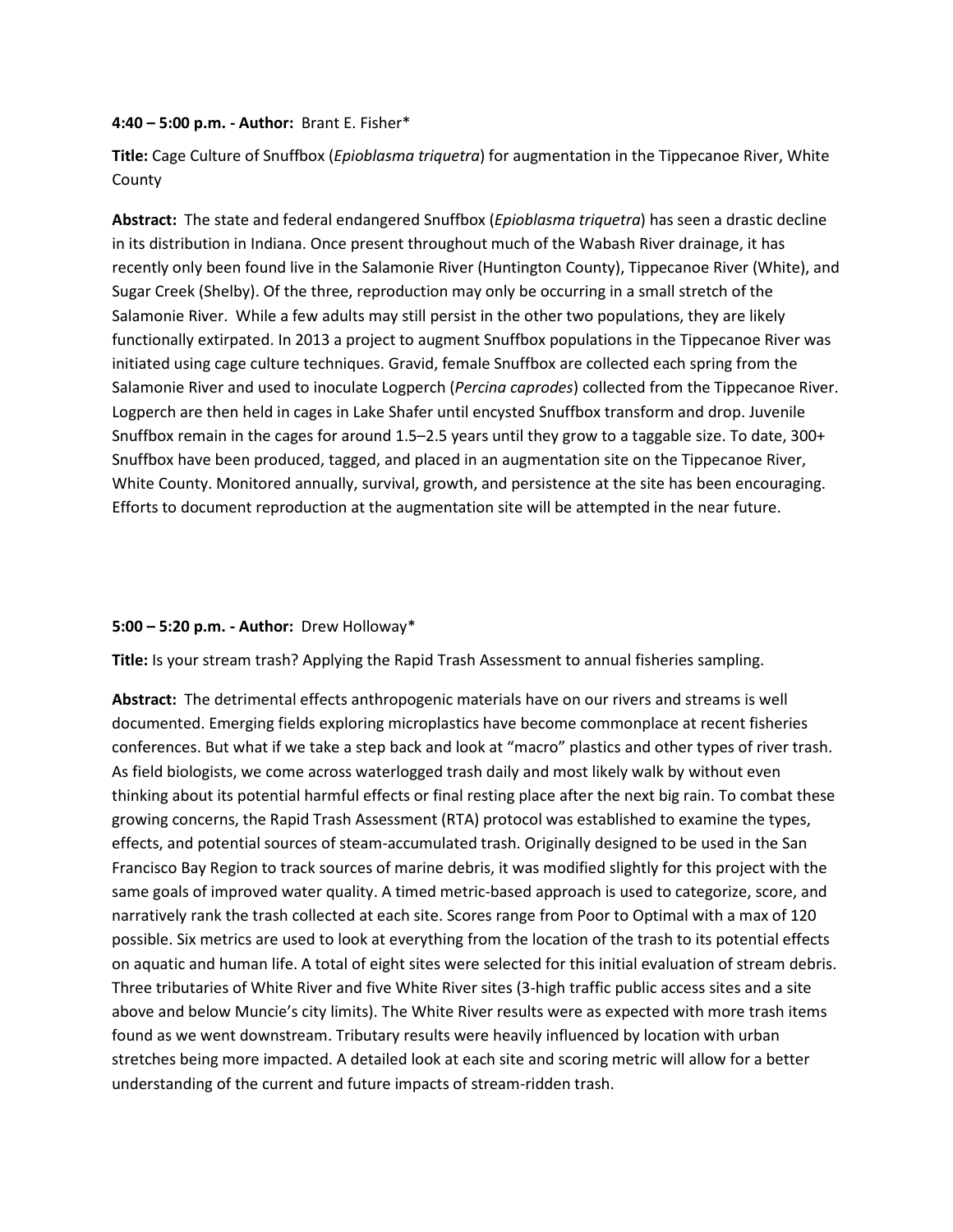## **Abstracts - Poster Presentations**

**Authors:** Cole Baird\* and Mark Pyron

**Title:** Low-Head Dam Removal Muncie, Indiana: Geomorphological Substrate Change and Local Fish Community Response.

**Abstract:** In 2019, two low-head dams were removed from the West Fork, White River in Muncie, Indiana. To better assess change that occurs with low-head dam removal, fish community and substrate data were collected prior to and following each dam removal. Sites above and below the two low-head dams, were sampled annually, by electrofishing 250 meter transects. Substrate was mapped using side scan sonar and a sonar recording approach. ArcGIS was used to delineate specific substrate types and to compare pre- and post- dam removal substrate change. The collected data are being used to help further the understanding of the response of these local fish communities following dam removal.

**Authors:** Mark Pyron\*, Cole Baird, Esther Atutey, Blaik Duran, and Corwyn Hall

**Title:** Hovey Lake Monitoring of Asian Carp Early Life Stages

**Abstract:** We collected young-of-year (YOY) Asian carp using boat electrofishing, seine, and trawl in Hovey Lake and the drain to the Ohio River from June to September 2021. Our collections resulted in  $\sim$ 400 young-of-year Asian carp during 14 weekly trips. We will present daily growth of YOY quantified from otoliths, and the estimated dates for hatching for patterns with Ohio River discharge. HOBO water level loggers were placed in Hovey Lake and the drain to monitor water levels with variation in Ohio River discharge. Hovey Lake and the drain water levels were similar to the Ohio River from July-August 2021.